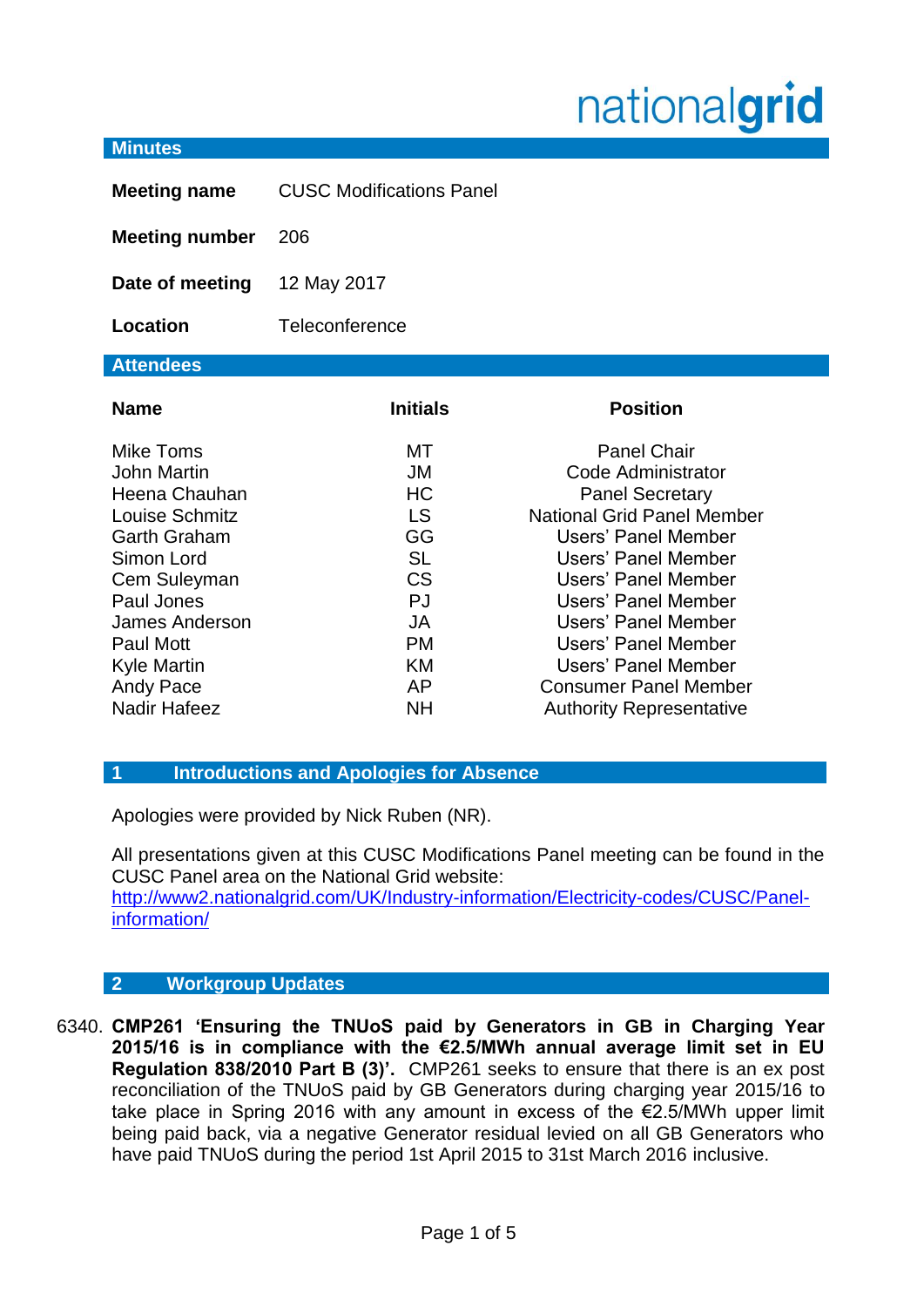- 6341. MT confirmed that this Special CUSC Panel meeting had originally been arranged to discuss the CMP261 Workgroup Report. Following a recent CMP261 Workgroup meeting on Friday 5 May 2017, the CMP261 Workgroup required the Panels' advice on the legal opinion produced by the Proposer (SSE) in relation to the permissible nature of Alternatives in the event of an Authority send back.
- 6342. Therefore, the purpose of this Special CUSC Panel meeting was to review the legal opinion and for the Panel to take a view on whether it should amend the 'Terms of Reference' that had been set for the CMP261 Workgroup.
- 6343. MT invited GG to share his view with the Panel. GG, as the Proposer of CMP261 provided a summary of the legal advice (which had been provided in writing beforehand to the Panel and the Workgroup) and referred to a presentation slide titled 'CMP261 Send Back CUSC Panel 1 Pager', which contained nine questions that the Workgroup sought guidance on and which had been discussed at the CUSC Panel meeting in March 2017. For the avoidance of doubt, at the March Panel meeting, questions one to six were addressed but not question seven, eight or nine. For reference, the nine questions are shown below;
	- 1. Are legal text 'corrections' (as set out in the legal text section of the Ofgem send back letter dated 22 February) to the four existing Proposals permissible?
	- 2. Are legal text 'corrections' not identified (i.e. the sign of the GDSadj term also needs to be corrected for the Original Proposal and WACM1) in the send back letter permissible to the four existing Proposals?
	- 3. Are other changes to the Proposals presented in the FMR amendable under send back powers?
	- 4. Are changes for the passage of time (shunting entire Proposals forward 1 year in legal text) related to the decision permissible?
	- 5. Are changes for the passage of time (changing references from Charging Year 2016/2017 to 2017/2018 in legal text) related to the decision permissible?
	- 6. Are new WACM's permissible that address what is in the send back letter?
	- 7. Are new WACM's permissible that go beyond what is in the send back letter (passage of time)?
	- 8. Are new WACM's permissible that go beyond what is in the send back letter?
	- 9. If new WACM's are raised is a re-vote prudent on all Proposals?
- 6344. GG noted that it had been helpful to get legal advice for CMP261 and that the summary of this advice had been shared verbally with the Workgroup at their meeting on 5 May 2017. The legal advice summary document had been checked by SSE's legal counsel and permitted to be shared with the Workgroup and Panel.
- 6345. GG confirmed that based on the legal opinion provided and as the Proposer of CMP261, he was of the view that the raising of new WACM's would not be permissible in the event of a send back from the Authority.
- 6346. MT asked GG to clarify if his concerns raised regarding the development of new WACMs in the event of a send back were broadly the same as those which GG had already raised at previous Panel meetings. GG confirmed that this was essentially the same point.
- 6347. MT asked GG if, in his view as the Proposer of CMP261, the decision of the Panel, as well as that of Ofgem, could be subject to a judicial review in a court of law. GG was not able to confirm his view on the matter and noted that in reality a challenge could be raised by any party. MT highlighted that this was not about where the challenge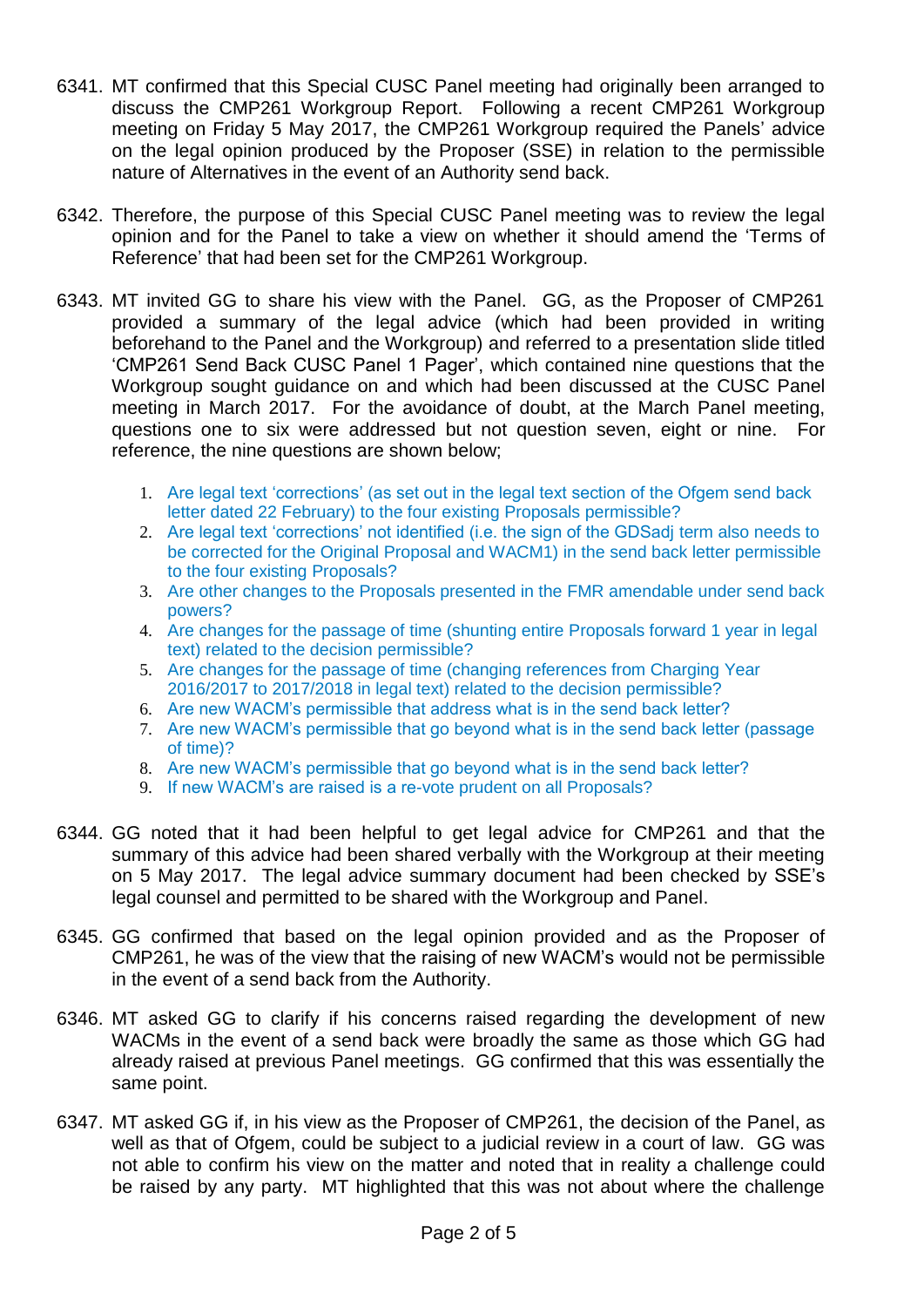came from but more about where it goes to. MT also assumed that the summary legal advice presented to the Panel may be limited and not contain the full advice prepared for SSE by their legal counsel.

- 6348. MT confirmed that he had spoken with Lesley Nugent of Ofgem prior to this Special CUSC Panel meeting and that Lesley had confirmed that this matter was for the Panel to resolve and the Authority would not provide further guidance. With this in mind, MT asked the Panel if they wished to consider obtaining their own legal advice in addition to that provided by SSE. SL noted that the Panel was a body in its own right and should not rely on the advice provided by the SSE legal counsel. SL also stated that the only legal advice that the Panel should consider should be that commissioned by either the Panel or by National Grid. SL confirmed that he was uncomfortable with the present situation that the Panel had found themselves in, and asked the Panel to bear in mind that it might be setting a precedent which went beyond its powers.
- 6349. MT asked the Panel members if they felt that they should seek their own legal advice. LS considered that if all Panel members sought their own legal advice then this would have limited value as it would be likely to lead to slight variations of the same response and slow the resolution of the matter in hand.
- 6350. MT asked the Panel for their opinion of the SSE legal advice noting that this could be viewed in one of three ways. Firstly, that the legal advice should not be taken into account, or secondly that the SSE legal opinion was helpful and noted by the Panel but that the Panel was not inclined to change the advice it has already given to the Workgroup. The third option was that the Panel took on board the legal opinion and direct the Workgroup to not raise any new WACMs.
- 6351. MT asked the Panel to confirm their views on these options.
- 6352. PM did not believe that the legal opinion provided by SSE held any special status that seemed relevant to the original decision made by the Panel and therefore supported the Panel's original March decision to allow additional WACMs to be raised.
- 6353. CS stated he was inclined to take on board the legal advice provided by SSE and would prefer to re-direct the Workgroup to not to raise any new WACMs. JA noted that he shared the same view as CS. PJ confirmed that his original March view on the matter had not changed, and he considered that the reason for the send back had been to provide further clarity on the legal text and analysis and should not have been seen as an opportunity to change the essence of the proposal. PJ stated that in his view, the Panel should also be advising the Workgroup to not change any material aspects of any of the original WACMs or the original proposal. SL confirmed that he was of the same opinion as PJ and confirmed that the Panel should be advising the Workgroup to not raise any new WACMs or allow any material changes to any existing WACMs or the original. KM noted that at the March 2017 Panel meeting he had originally supported the Workgroup considering new WACMs however in light of the legal advice; he now supported the emerging view of the majority of the Panel. AP agreed with KM's assessment of the situation.
- 6354. LS was undecided about which option she supported and asked if the Panel could recommend that Ofgem get a legal opinion on the matter prior to making its decision and that she was keen to move forward with this proposal.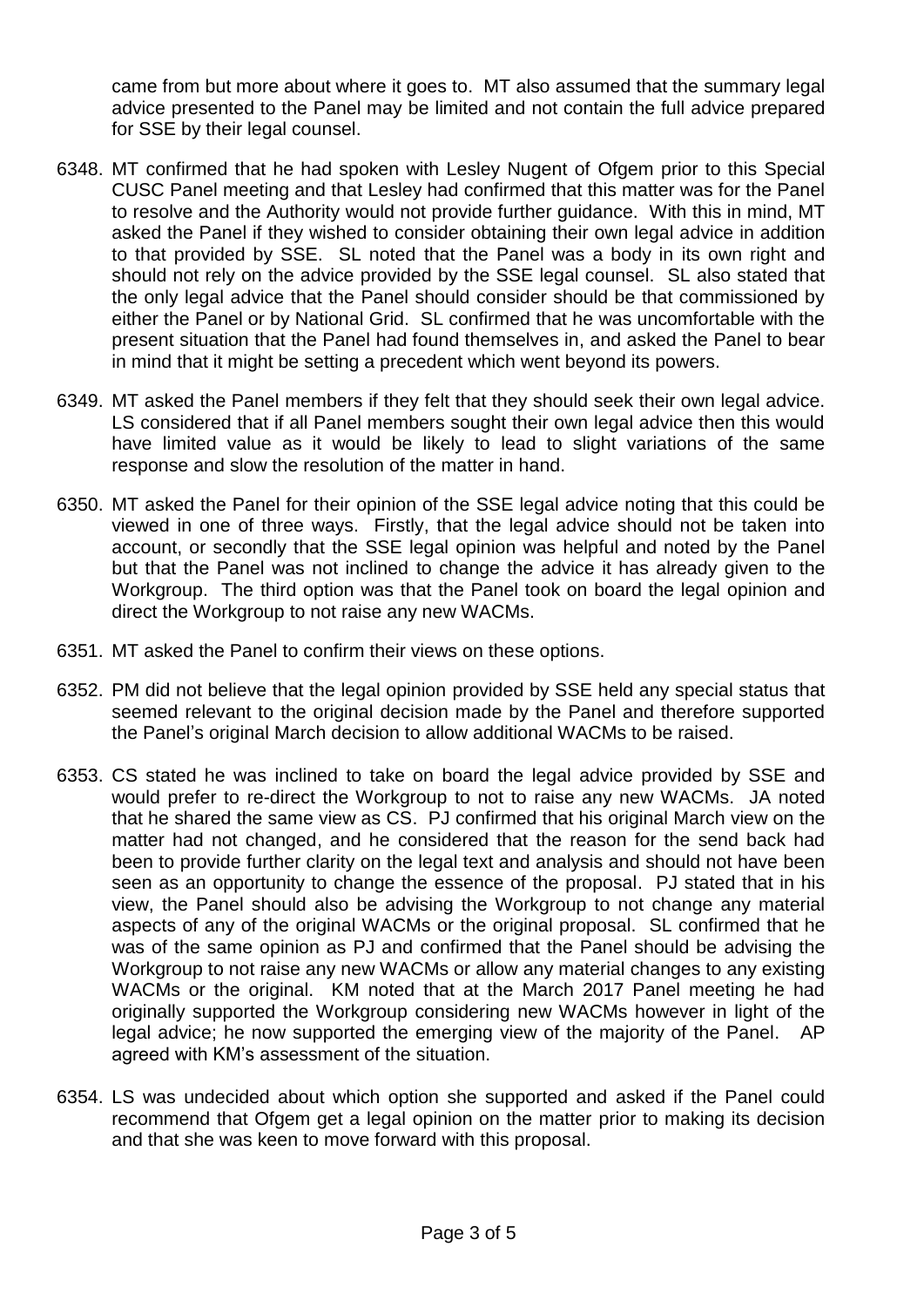- 6355. As the Proposer of CMP261, GG declined the right to present a view as a Panel member. GG had spoken with MT prior to the meeting and agreed to recuse himself.
- 6356. MT noted the shift in the balance of the Panel view in terms of not allowing new WACMs to be raised. PJ re-iterated that in his opinion this meant no material changes to options from the original report and this advice should apply to all future and existing modifications that had been sent back.
- 6357. GG helpfully read out the questions (reproduced above at paragraph 6345) from the Workgroup to the Panel in March (they were not immediately to hand for all Panel members to refer too). PJ and JA confirmed that the Panel's original March view of questions one and two remained and that any amendments to the legal text, whether they are highlighted within the send back letter or not, are permissible so long as the intention of the original solution and WACMs did not change.
- 6358. GG confirmed that the Workgroup had considered other options that addressed some of the concerns set out by Ofgem in their send back letter with CMP261 and that these would be within the report but would not be crystallised into WACMs if no new WACMs were permitted.
- 6359. PJ noted that the original proposal for CMP261 had changed and suggested that the Panel's advice would suggest that the Proposer should revert back to their original solution. LS highlighted that the Workgroup had identified deficiencies within the report which had achieved a Workgroup consensus and asked if the decision to make changes to the original or WACMs should be one for the Authority to make and not the Panel.
- 6360. MT referred the Panel to review question three of the nine questions (provided within minute 6345) again and consider if other changes to the Proposals presented in the FMR were amendable under the send back powers. PJ, SL, CS, KM and JA did not believe they were. LS, PM and AP believed that changes should be permissible.
- 6361. LS highlighted that if the Panel did not permit the Workgroup to make some changes, then in its current state, this could lead to recovering monies twice. LS also questioned whether this was an example of a deficiency, which should be addressed by the Workgroup by putting solutions to Ofgem. PJ responded confirming that an example such as this was an issue that fell under question 2 rather than question 3. MT noted that the Workgroup would therefore need to use a degree of judgement in determining if issues fell under the category of Q2 rather than Q3 and should be permitted a level of discretion
- 6362. The Panel discussed questions four and five and agreed that changes to the legal text due to the passage of time noted in those questions was permissible and concluded that these implementation dates were a matter for the Authority to address.
- 6363. MT confirmed that the Panel had made its decision and that although they did not necessarily endorse the SSE legal opinion, they had taken it in to account in their revised advice and advised the Workgroup to only consider questions one, two, four and five, and that they would not encourage the Workgroup to promote any new WACMs to be raised or for any substantial changes to the original solution or existing WACMs to be made.